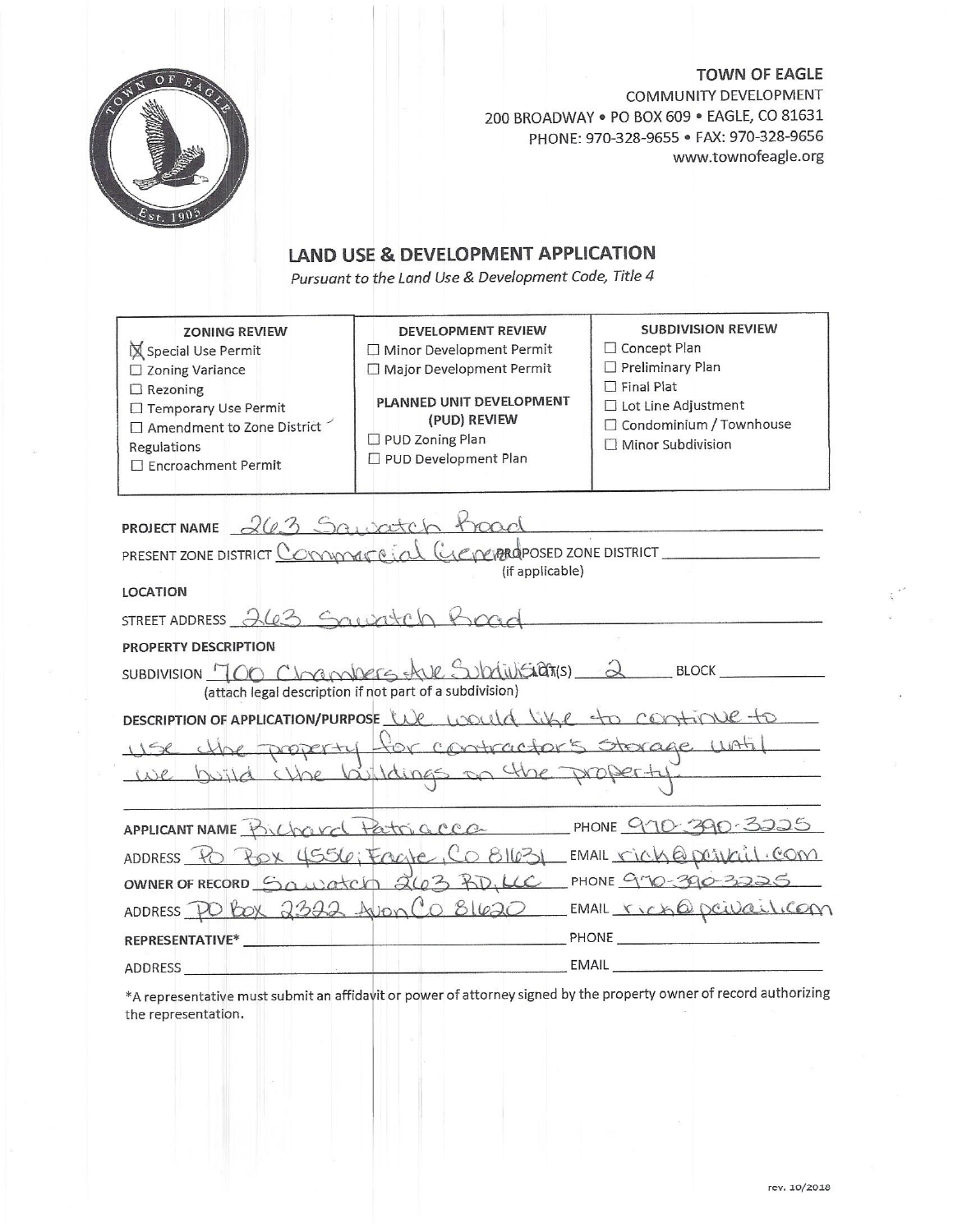### **APPLICATION SUBMITTAL ITEMS:**

The following submittal materials must be submitted in full before the application will be deemed complete (please check all items that are being submitted):

 $\Box$  Applicable fees and deposits.

□ Project Narrative, describing the project, its compliance with any applicable review criteria, any impacts to the surrounding area, and any other relevant information.

□ Surrounding and interested Property Ownership Report (see project specific checklist for more information).

□ Proof of Ownership (ownership & encumbrance report) for subject property.

□ Site Plan, drawn to scale and depicting the locations and boundaries of existing and proposed lots and structures.

 $\Box$  Project specific checklist.

#### **FEES AND DEPOSITS:**

See Eagle Municipal Code Section 4.03.080

- 1. Application fees shall be paid in full at the time of the filing of the application and unless paid, the application shall not be deemed complete. All fees are nonrefundable.
- 2. As described in Eagle Municipal Code § 4.03.080, third-party consultants may be necessary for the review and processing of applications. These costs ("pass-through costs") must be paid by the applicant. If passthrough costs are expected, the applicant must pay a deposit at the time the application is filed. If at any time the deposit does not fully cover the pass-through costs, the applicant must pay another subsequent deposit before the Town will continue processing the application.
- 3. The Town may withhold the recording of any Subdivision Final Plat or Development Plan or the signing of any Resolution or Ordinance until all pass-through fees are paid in full.
- 4. Within 30 days of approval or denial of an application, any remaining deposit shall be returned to the applicant. If an application is withdrawn, any remaining deposit shall be returned to the applicant within 60 days.

I have read the application form and certify that the information contained herein is correct and accurate to the best of my knowledge. I understand that it is my responsibility to provide the Town with accurate information related to this application. I UNDERSTAND THAT FILING AN APPLICATION IS NOT A GUARANTEE THAT THE APPLICATION WILL **BE APPROVED** 

<u>BJune 2021</u>

Signature

Date

| FOR OFFICE USE ONLY<br>DATE RECEIVED | <b>BY</b>       | FILE NUMBER        |
|--------------------------------------|-----------------|--------------------|
| <b>REVIEW FEE</b>                    | DATE PAID       | <b>RECEIVED BY</b> |
| DATE CERTIFIED COMPLETE              | BY              |                    |
| <b>P&amp;Z HEARING DATE</b>          | <b>DECISION</b> |                    |
| <b>BOT HEARING DATE</b>              | <b>DECISION</b> |                    |